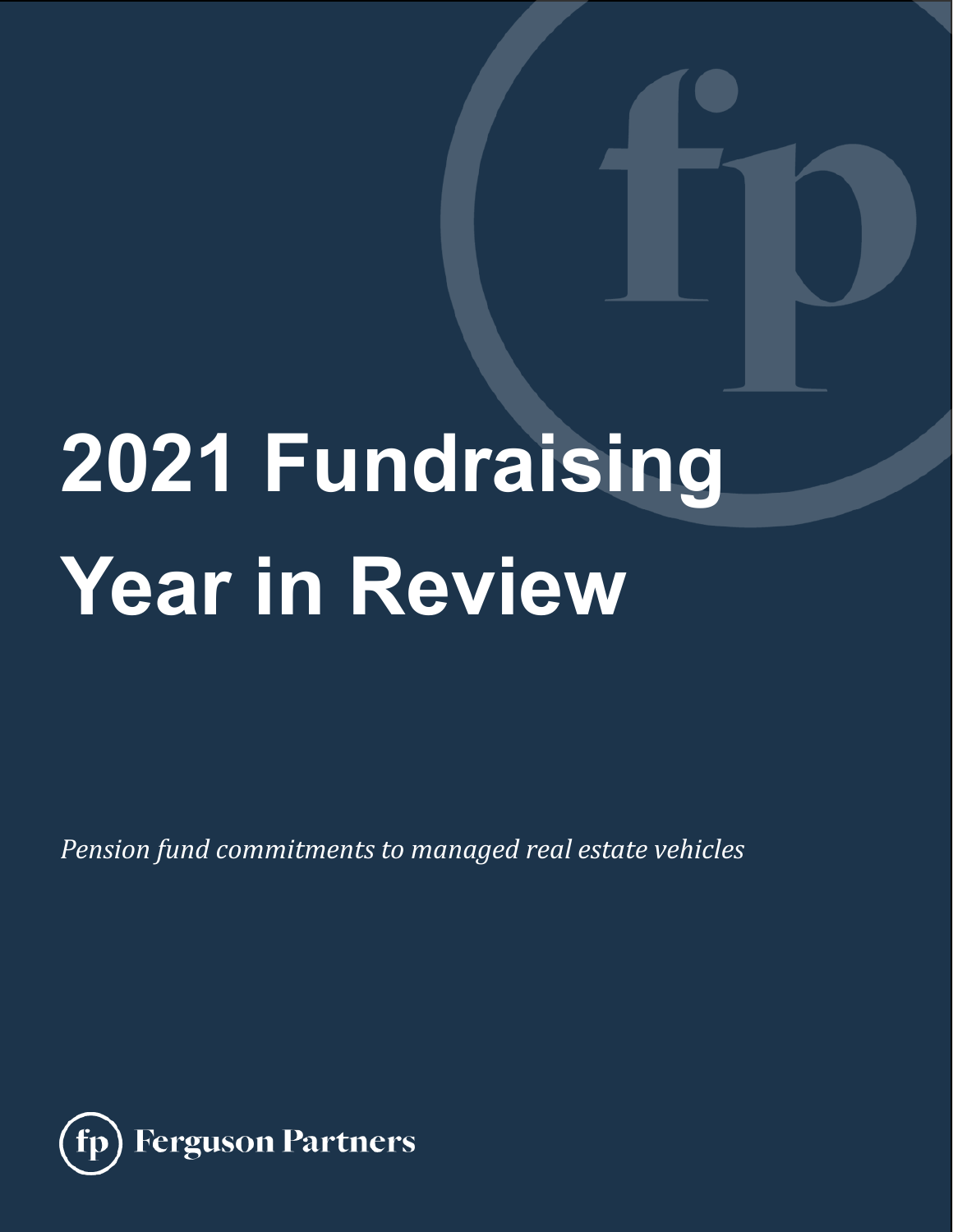## Commitments to private real estate reach all time highs in 2021

### Commitments to private real estate managers from U.S. public pensions rebound from 2020, posting a 45% year-over-year increase

Capital commitments from U.S. public pension funds to privately managed real estate vehicles totaled \$54.2 billion in 2021, which is the largest annual fundraising volume since the inception of Ferguson Partners' proprietary commitment database in 2011. The total commitment volume in 2021 increased 45% year-over-year, and is 9% higher than the previous high watermark of \$49.6 billion in 2018. Driving this upturn was a 19% increase in the number of unique commitments and a 22% increase in average commitment size over 2020.



A confluence of factors combined to drive capital

raising in 2021. For one, the significant economic uncertainty brought about by the COVID-19 pandemic caused many institutional investors to take a "wait and see" approach to their capital allocations in 2020, leading to pentup demand for the asset class coming into 2021. Additionally, the inflationary environment of 2021 made real estate appealing to investors looking to hedge against rising prices. On top of this, a volatile stock market and low bond yields positioned real estate well in the eyes of investors.

Managers recognized the demand from investors and brought funds to market at a record pace. According to Preqin, the number of closed-end private real estate funds that are currently in market is at a record high, resulting in fierce competition for capital and deals. As of Q3 2021, nearly 1,300 closed-end funds were targeting \$365 billion in capital.<sup>1</sup> Whether investor demand will keep pace with the number of managers seeking capital is yet to be seen; however, findings from a recent study by Hodes Weill & Associates and Cornell University indicates that



institutional investor portfolios are under allocated to real estate by a record margin.<sup>2</sup> Additionally, investors anticipate increasing allocations to real estate over the next 12 months at a faster pace than in the prior 4 years (expected increase of 30 basis points over the next 12 months versus increases of only 10 basis points in each year since 2018).<sup>2</sup>

2021 represented a material rebound for the real estate industry. This is supported by the strong investor demand as well as upward trends in returns, transaction volume, asset valuations, and industry sentiment. While indicators point toward continuing momentum, 2020 taught us that changes to the real estate industry landscape can happen overnight.

<sup>1</sup> Preqin Quarterly Update: Real Estate Q3 2021

<sup>2</sup> Weill, D. (2021). 2021 Institutional Real Estate Allocations Monitor. Ithaca, NY: Cornell University's Baker Program in Real Estate and Hodes Weill & Associates, LP, November 2021.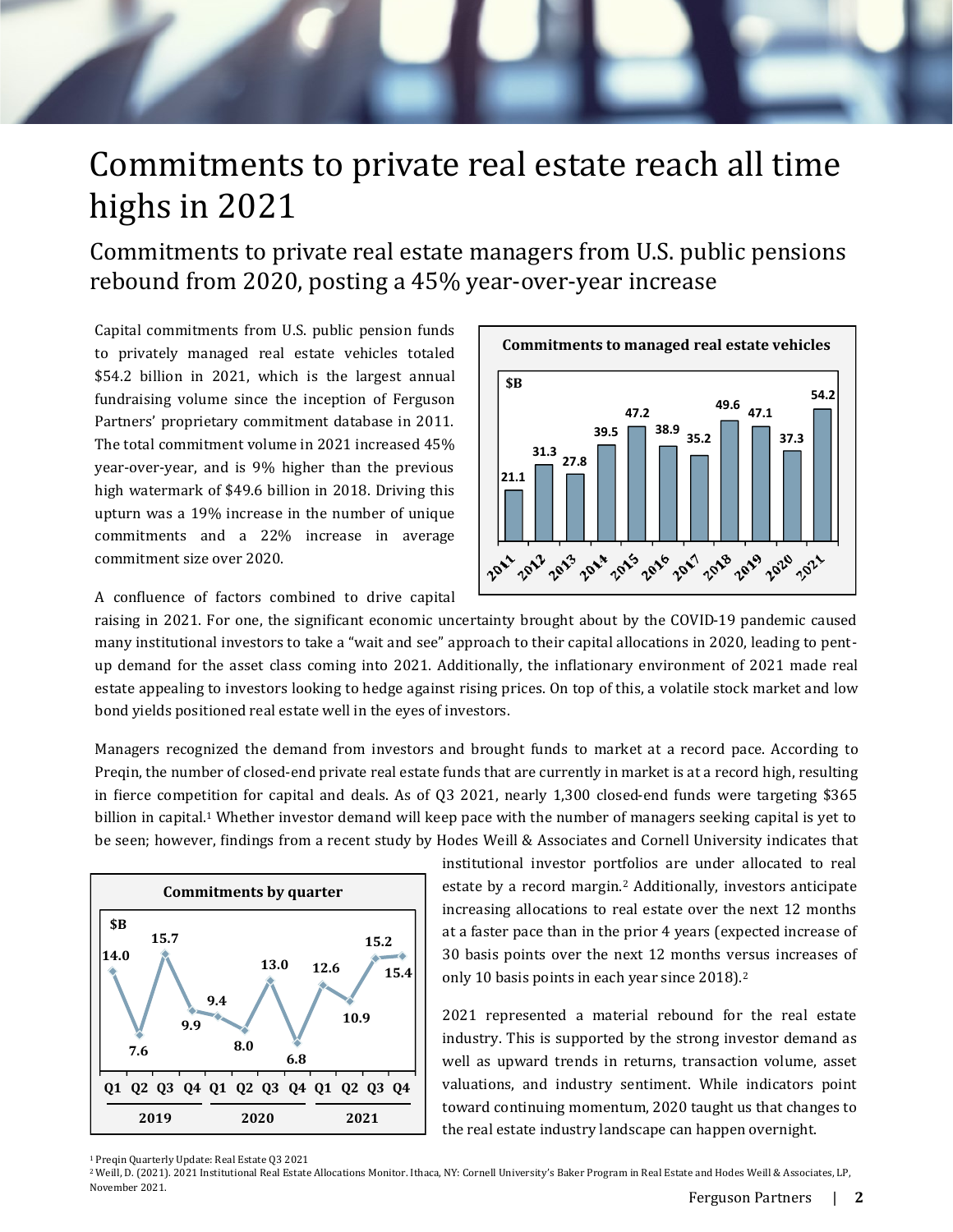#### Vehicle Structure and Investment Strategy

High-yield strategies continued to attract the majority of capital, with commitments to opportunistic and value-add vehicles representing roughly 57% of total 2021 volume. The mix across these high-yield strategies shifted slightly when compared to 2020, with a heavier orientation toward opportunistic strategies relative to value-add. In support for this finding, a recent Preqin survey suggests that investors view value -add and opportunistic strategies as presenting the best opportunities over the next 12 months.<sup>1</sup> On the other end of the risk-return spectrum, the share of commitments to core– and core-plus-oriented vehicles increased slightly, with core-plus strategies seeing an increase from 9% to 16% of total commitment volume.

Similar to years past, fundraising for high-yield vehicles was dominated by recognizable industry names. Blackstone topped the list, while Brookfield, Carlyle, KKR, Oaktree, Harrison Street, and Carmel Partners, among others, secured meaningful commitments to their high-yield strategies in 2021. In terms of core oriented strategies, the open-ended ODCE funds managed by Morgan Stanley, CBRE, J.P. Morgan, and PGIM, among others, received material 2021 commitments. Moreover, firms such as GID, CommonWealth, BentallGreenOak, First Washington Realty, and GI Partners successfully garnered significant commitments for their core JVs/separate accounts. Lastly, a number of core-plus vehicles received sizable commitments, including those





managed by Metlife, Walton Street, Heitman, DWS, Blackstone, and Cortland Partners.

With regard to vehicle structure, the mix in 2021 shifted toward separate accounts and away from closed-end commingled funds. While closed-end vehicles remained the vehicle of choice for investors, the share of commitments flowing to these vehicles fell from 54% in 2020 to 47% in 2021. Conversely, separate accounts saw an increase relative to 2020, and made up over 35%of the total volume in 2021. Open-end commingled funds garnered the smallest percentage in 2021, making up 17% of total volume.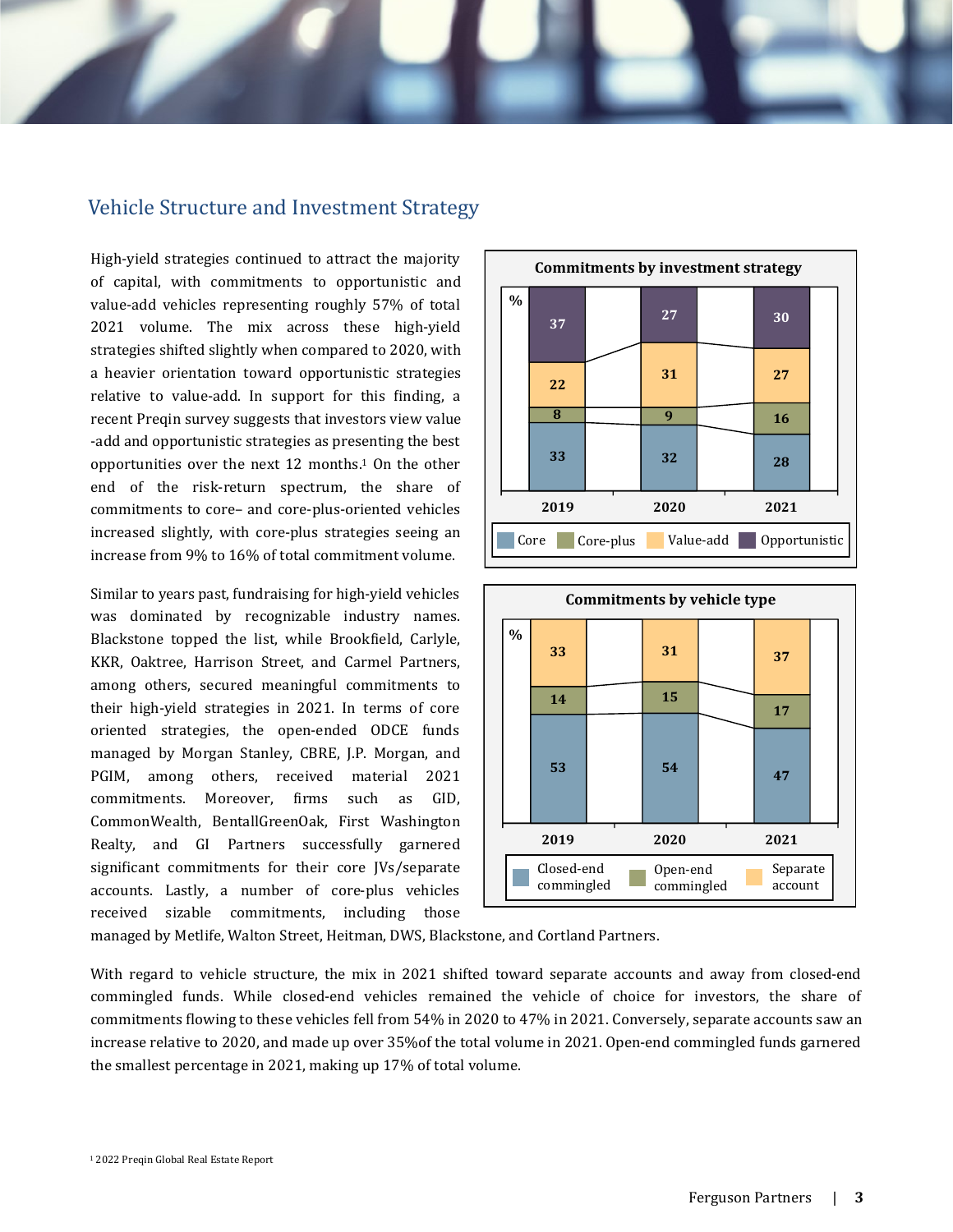#### Vehicle Focus



The portion of total commitments to debt-focused vehicles decreased when compared to 2020, with 15% of 2021 commitments flowing to such vehicles compared to 20% a year ago. While the decrease is notable, 15% still represents a sizable portion of total commitment volume and is roughly consistent with the multi-year average since Ferguson Partners began tracking allocations to debt-focused vehicles in 2015.

#### Property Type

Vehicles dedicated to a single property type attracted 49% of commitment dollars in 2021, a figure that is materially higher than the total from 2020 (42%) and 2019 (37%). Among commitments to property-specific vehicles, industrial was the most popular property type, representing 31% of total volume, followed closely by multifamily, representing 30 of total volume in 2021. "Other/Niche" property types saw a significant increase in attention in 2021, with vehicles focused on life sciences, single family rentals, healthcare, data centers, and cold storage, among others, receiving commitments from investors.

#### Geography





The majority of commitments from U.S. pensions continued to flow to North America-focused vehicles (78%). This represents a sizable increase from 2019 and 2020 where only 61% and 72% of commitments were made to North America-focused vehicles, respectively. Commitments to global strategies fell slightly in 2021, accounting for only 14% of commitment volume. Similarly, Europe-focused strategies decreased from 7% in 2020 to 4% in 2021 and Asia-focused strategies fell from 5% in 2020 to 3% in 2021.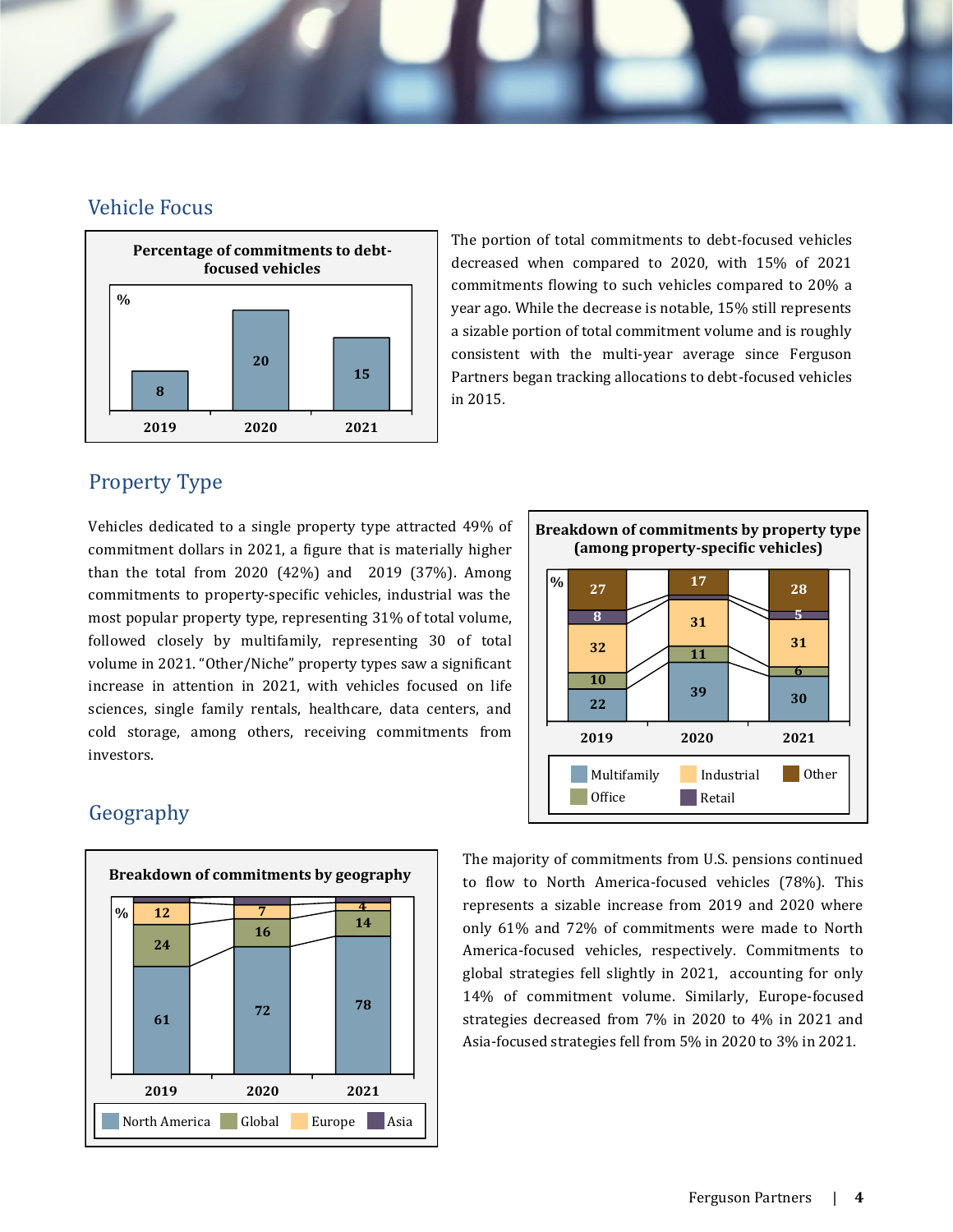#### Vertical Integration



Vertically integrated managers attracted 28% of committed capital in 2021, which is roughly consistent with 2020. Commitments to vertically integrated managers in 2021 were slightly more likely to go to commingled funds than separate accounts. However, it is notable that over 40% of commitments to separate accounts went to vertically integrated managers in 2021. Among the major investment strategies, valueadd mandates were most likely to be committed to vertically integrated managers, with 34% of commitments made to these strategies flowing to vertically integrated managers in 2021.

#### Manager Concentration

In terms of commitment concentration, the top 20 managers (by aggregate fundraising volume) received approximately 50% of total commitments in 2021, which is slightly more than in 2020, where the top 20 firms received 46% of all committed capital. The primary driver of this increase is the rise in the share of commitments flowing to the top 5 managers. In 2021 the top 5 managers collected 22% of capital commitments compared to only 16% in 2020. This increase is likely a result of fundraising timing and investors' comfort with some of the top, proven managers.

Although 2021 commitment volume was an all time high, the number of funds in market is also at an all time high.<sup>1</sup> As a result, all managers will need to formulate an investment thesis that matches the needs of their clients in order to secure confidence and capital from the institutional investor community.

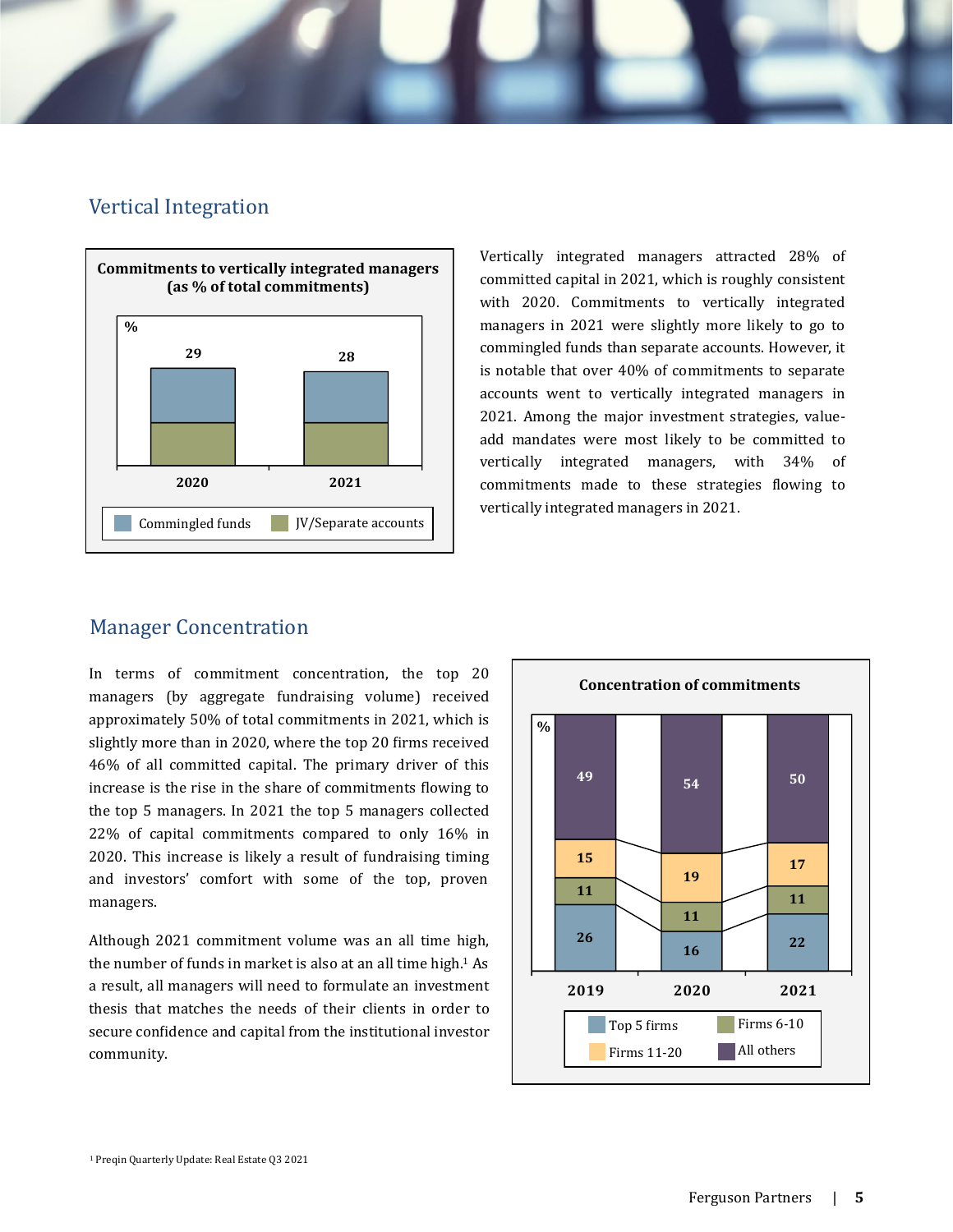#### Looking Forward

The commercial real estate industry experienced a stark "Vshaped" recovery in 2021. As part of this rebound, U.S. public pensions made a mark by allocating nearly \$55 billion to privately held real estate vehicles in 2021, a 45% increase from 2020 and the largest annual total since Ferguson Partners began tracking commitments in 2011. This surge in capital was felt by market participants, with 85% participants in the Q4 2021 Real Estate Roundtable sentiment survey indicating that capital availability was better in Q4 2021 than in Q4 2020 (see chart at right).<sup>1</sup>

While 2021 was an extraordinary year in terms of aggregate fundraising volume, the question remains as to whether this trend will continue in 2022. While it is impossible to predict with certainty, several indicators suggest that investor demand for real estate will continue to be strong in 2022. For one, a recent study by Hodes Weill & Associates and Cornell University found that institutional investors anticipate increasing their allocations to real estate at a faster pace in 2022 than in the prior years (see chart at right).<sup>2</sup> Some notable investors have already made upward adjustments, including Indiana Public Retirement System (7% to 10%), Texas Municipal Retirement System (10% to 12%), and Alaska Retirement Management Board (13% to 14%); it would be unsurprising to see this trend continue.<sup>3</sup> Additionally, institutional investors' actual allocations to real estate fell in 2021 due to slower deployment of capital during 2020 and the denominator effect caused by growth in public





equity portfolios.<sup>2</sup> As a result, the Hodes Weill/Cornell study found that the institutional portfolios are underweighted to real estate by 140 basis points on average—the largest gap over the past 7 years.<sup>2</sup>

In addition to underweighted institutional real estate allocations, sentiment across the market suggests that industry participants are bullish about the prospects of the asset class. In 2021, the Real Estate Roundtable sentiment survey recorded an overall industry index of 78—a level that had not been reached since 2011.<sup>1</sup> In terms of access to capital, that same survey found that over 60% of participants expect capital availability to be better one year from now (see chart at top right).<sup>1</sup> On the investor side, the Hodes Weill/Cornell conviction index registered an all time high, suggesting institutions are also optimistic about the future of the real estate market.<sup>2</sup>

All told, it will be difficult to match the commitment volume seen in 2021. While indicators suggest that strong demand for real estate is expected to continue, fierce competition for deals and elevated prices could cool the momentum. It will be interesting to see how 2022 unfolds.

<sup>1</sup>Q4 2021 Real Estate Roundtable Sentiment Survey conducted by Ferguson Partners

<sup>2</sup> Weill, D. (2021). 2021 Institutional Real Estate Allocations Monitor. Ithaca, NY: Cornell University's Baker Program in Real Estate and Hodes Weill & Associates, LP, November 2021.